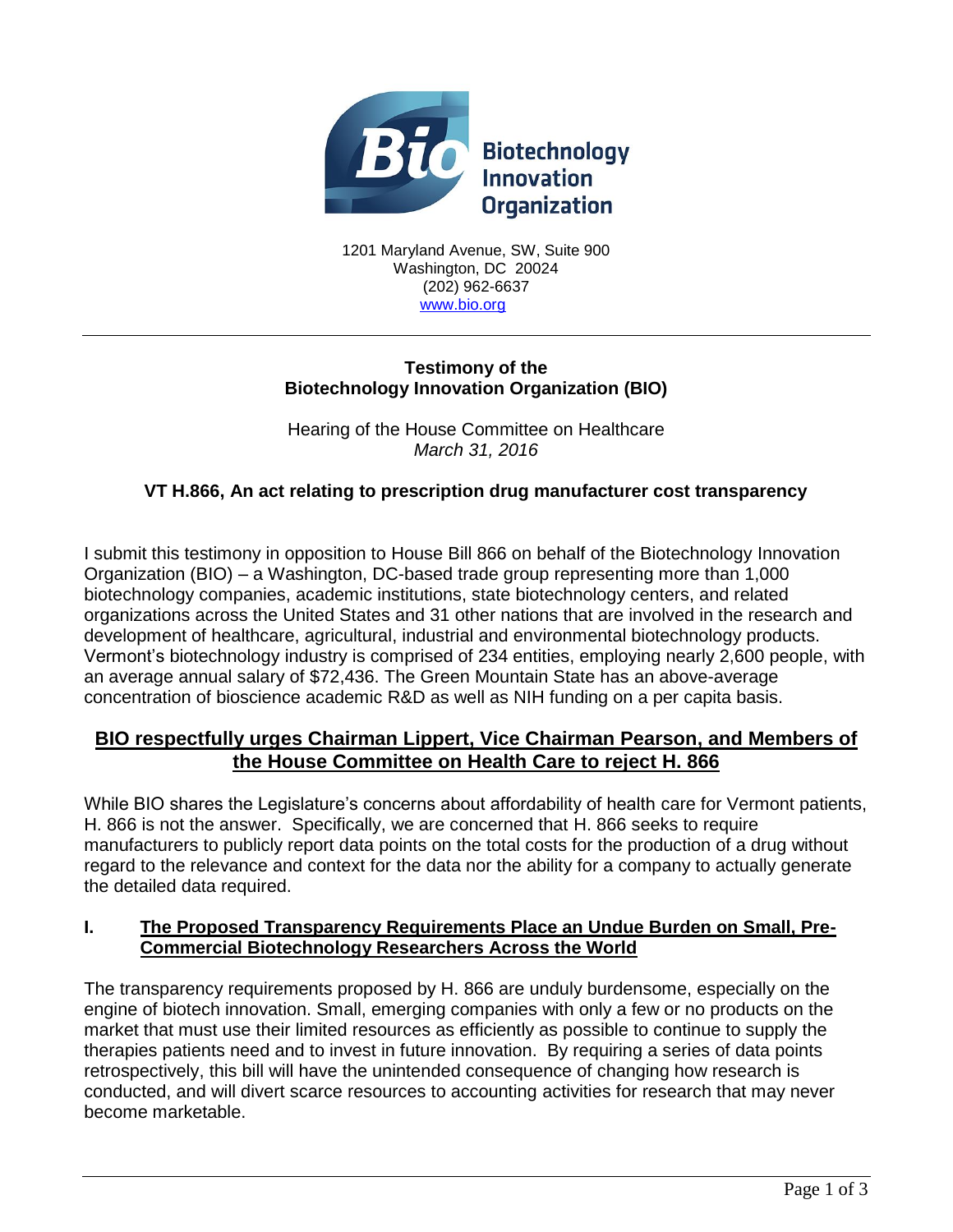A significant portion of research and development is done by individual scientists; small, venture backed companies; and academic researchers. In the most nascent stages of research, scientists research for breakthrough therapies by investigating broad categories of molecules, painstakingly separating those which may be fruitful to research further from the vast majority that will not. Should this legislation pass, researchers not only in Vermont but across the world will have to incorporate burdensome accounting measures into their laboratory practices.

Instead of focusing on science, we will have thousands of highly trained scientists setting aside their work on treatments for Alzheimer's, HIV/AIDS, cancer, and other unmet medical needs to parse out how much of their overhead (the electric bill, as an example) is attributable to their research on Molecule A versus Molecule B, and so on. The worst part of this ill-conceived idea is that the vast majority of those molecules will never become marketable drugs. The majority of preclinical research never goes to clinical trial, and 7 in 8 drugs that go into clinical trials never make it to the market<sup>1</sup>. However transparency guidelines are drafted, a large compliance burden would inherently fall on the small companies conducting very early stage research for new cures.

Finally, some of the data points required in the bill are proprietary and would put biotech companies' research, innovation, and ability to raise capital at risk. For companies that already have products to market and have not tracked some of the data points required in the bill, there may be no plausible means to gather the data after the fact.

#### **II. H. 866 Proposed Transparency Requirements Will Interfere with the Market-Based Ecosystem for the U.S. Healthcare Sector That Works.**

The requirements proposed in H.866 call for manufacturers to publicly report a compilation of individual data points on the costs to develop and market an innovative therapy. However, such an approach does not provide adequate context for the complex issue of pricing, which is based not just on manufacturers' costs, but also on market forces that assess the value of the product vis-àvis its utility to reduce overall downstream healthcare costs. Moreover, these proposed "transparency" requirements cannot capture fully, and may even interfere with, the market-based environment in which pricing decisions are made. This includes negotiations between manufacturers and payers that impact how a therapy is covered and reimbursed by public health programs and insurance plans.

It is this same market-based system that, while not perfect, underlies the successful Medicare Part D program. Part D has expanded access to prescription drugs for Medicare beneficiaries, with a satisfaction rate of 90 percent, and done so at a cost almost 50 percent below initial estimates.<sup>2</sup> In fact, the Part D program has helped to decrease overall expenditures. A 2011 study published by the Journal of the American Medical Association (JAMA) noted that "[i]mplementation of Part D was associated with a \$1200 decrease in annual non-drug medical spending among enrollees with prior limited or no drug coverage."<sup>3</sup> Moreover, the Congressional Budget Office (CBO) accounts or

<sup>1</sup> J. DiMasi. H. Grabowski. R. Hansen. "Innovation in the Pharmaceutical Industry: New Estimates of R&D Costs." "http://csdd.tufts.edu/files/uploads/Tufts\_CSDD\_briefing\_on\_RD\_cost\_study\_-\_Nov\_18,\_2014..pdf

<sup>2</sup> *CBO. July 2014. Competition and the Cost of Medicare's Prescription Drug Program. Available at:* 

 $\overline{a}$ 

*http://www.medicaretoday.org/MT2013/KRC%20Survey%20of%20Seniors%20for%20Medicare%20Today%20%20FINAL.pdf* <sup>3</sup> J.M. McWilliams, A.M. Zaslavsky, and H.A. Huskamp, *Implementation of Medicare Part D and Nondrug Medical Spending for Elderly Adults With Limited Prior Drug Coverage*, Journal of the American Medical Association 306, no. 4 (2011): 402–409.

*[http://www.cbo.gov/sites/default/files/45552-PartD.pdf;](http://www.cbo.gov/sites/default/files/45552-PartD.pdf) KRC Survey for Medicare Today."Seniors' Opinions About Medicare Rx: Eight Year Update." September 2013. Available at:*